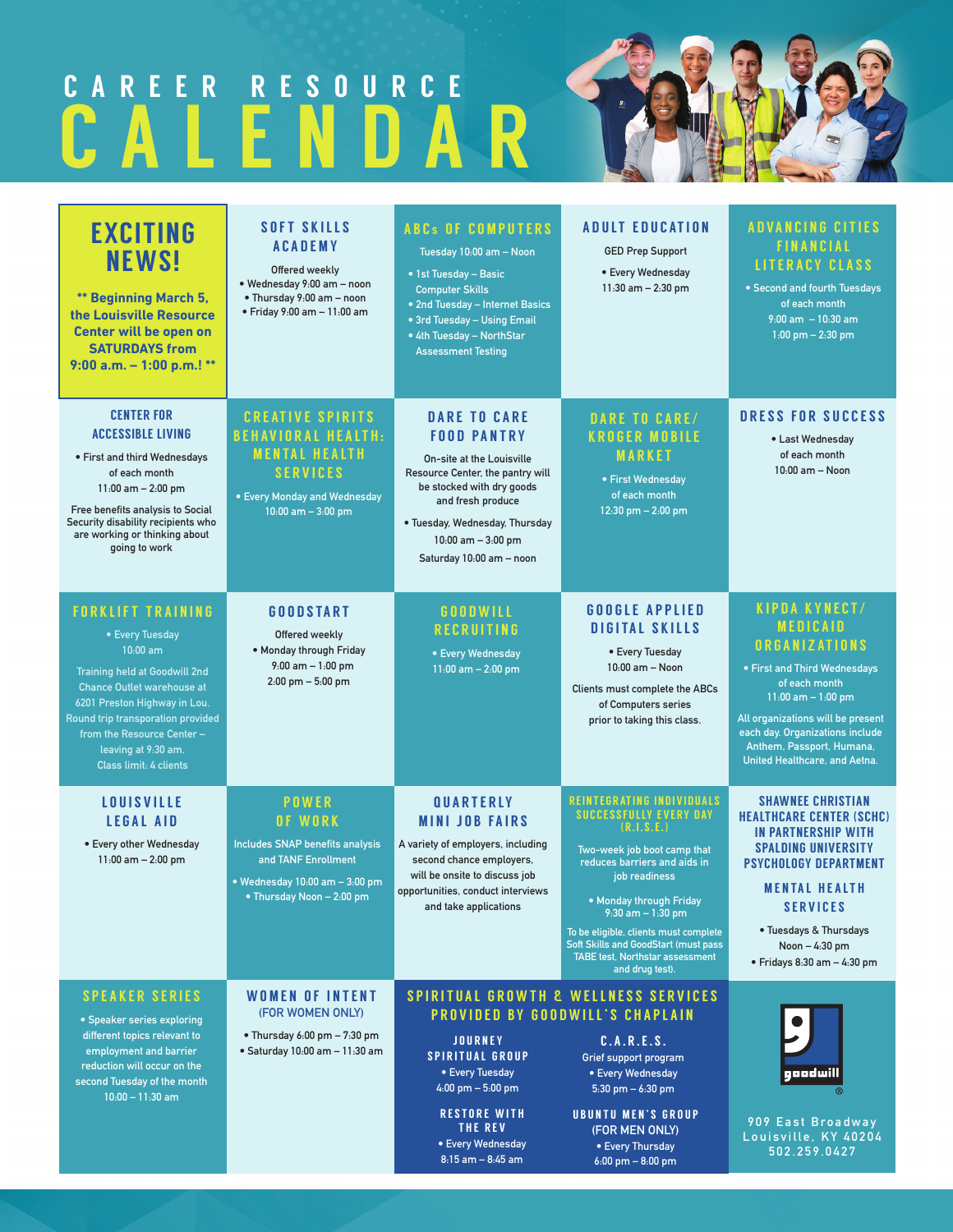#### SOFT SKILLS

Soft Skills Academy is designed to help people succeed at work by introducing six core modules including team building, dependability, attitude, safety, conflict resolution and self-presentation. This is an 8-hour program and clients receive a certificate of completion. To be a member of the Career Resource Center, clients must complete Soft Skills Academy.

#### ABC s OF COMPUTERS

Clients will receive a series of trainings including understanding basic computer skills, how to navigate the internet, and how to send and receive emails. A final assessment will be issued.

#### C.A.R.E.S.

C.A.R.E.S. is a grief support program for Goodwillers and members of the community to come together to grieve, lament and/or mourn. This program is for those struggling with losses in life due to death of a loved one, broken relationships or other challenging life circumstances.

#### FORKLIFT TRAINING

Training held at Goodwill 2nd Chance Outlet Warehouse at 6201 Preston Highway in Louisville. Round trip transporation provided from the Resource Center – leaving at 9:30 am. Class limit: 4 clients

#### G O O D STA RT

An intensive 25-hour program designed to provide clients with resources and tools to strengthen their employment skills, learn about different digital platforms and promote career exploration.

#### GOOGLE APPLIED DIGITAL SKILLS

Clients must complete the ABCs of Computers to enroll in this course. This course is self-paced with instructor guidance. Clients will navigate through a series of required modules advancing their skill set. Upon completion of the required modules, clients will be awarded a laptop.

#### JOURNEY

A program for clients and Goodwill employees who are seeking to strengthen their spiritual intelligence, gain personal growth on their journey to prosperity, discuss their life experiences, loss, grief, pain, illness, addiction, etc.

# RESTORE WITH THE REV

An interfaith, devotional, meditation, and prayer session to help program clients and Goodwill employees feel inspired and motivated throughout their day.

#### REINTEGRATING INDIVIDUALS SUCCESSFULLY EVERYDAY (R.I.S.E)

Two week job boot camp that reduces barriers and aids in job readiness. The RISE program helps clients overcome barriers to entering the workforce by providing coursework/workshops in the following areas: Behavioral health/substance abuse, clean check certifications, communication skills, computer literacy, consumer/financial literacy, health and nutrition literacy, legal overviews, medical services/Medicaid, job search, spiritual guidance and more. To be eligible, clients must complete Soft Skills and GoodStart (clients must pass TABE test, Northstar assessment and drug test).

### SPEAKER SERIES

Speaker series exploring different topics relevant to employment and barrier reduction will occur on the second Tuesday of the month.

#### UBUNTU

An interfaith, devotional, meditation, and prayer session to help program clients and Goodwill employees feel inspired and motivated throughout their day.

# COMMUNITY PARTNER ASS I STA N C E

#### LOUISVILLE LEGAL AID

Attorneys from Legal Aid are available to meet with individuals needing assistance with legal issues. No appointment necessary.

#### DRESS FOR SUCCESS

Individuals can access the mobile unit to find and be fitted for professional clothing free of charge.

#### GOODWILL RECRUITING

Members of Goodwill's Talent Acquisition team are on-site to assist individuals with applying, interviewing, and securing Goodwill jobs.

#### KIPDA KYNECT / MCO <sup>S</sup>

KIPDA kynect will be on-site to enroll clients in Kentucky's Expanded Medicaid healthcare coverage. In addition, the following Medicaid organizations will have representatives on site to discuss and assist individuals with their Medicaid: Anthem, Passport, Humana, United Healthcare, and Aetna.

#### KENTUCKIANAWORKS POWER OF WORK (OPERATED BY GOODWILL INDUSTRIES OF KENTUCKY)

The Power of Work program, operated by Goodwill Industries of Kentucky, in partnership with KentuckianaWorks, assist K-TAP and SNAP recipients transitioning off government assistance into the workforce. Clients work oneon-one with career coaches to develop skills necessary to gain and maintain employment while maintaining benefit requirements until employment is obtained.

#### A D VANCING CITIES FINANCIAL WELLNESS PROGRAM

In partnership with Metro United Way, KentuckianaWorks, Russell: A Place of Promise (RPOP), Catholic Charities, AMPED, OneWest, and Evolve502, is designed to empower residents of Shelby Park, Smoketown, Phoenix Hill, Russell, and South Louisville with financial coaching. Individuals will work one on one with a financial coach to develop a budget, savings plan and achieve financial success through series of financial literacy training and coaching.

#### LOUISVILLE METRO GOVERNMENT ANOTHER WAY PROGRAM (OPERATED BY GOODWILL

INDUSTRIES OF KENTUCKY)

Another Way, operated by Goodwill Industries of Kentucky in partnership with Louisville Metro Government, is designed to provide a workforce strategy for individuals to gain job skills training and work-based learning opportunities, rather than directly engaging people for money on sidewalks and other rights of way. The Another Way team will canvass highly-trafficked areas known for panhandling and offer individuals the opportunity to work 5 hours and earn \$50.

## DARE TO CARE/ KROGER MOBILE MARKET

In partnership with Dare to Care and Kroger, the Mobile Market is scheduled to be available the first Wednesday of each month at the 909 East Broadway location to bring healthy food options to our neighborhood. Five-dollar coupons are made available to Career Resource Center members. Shoppers can use debit card, credit card or EBT card.

#### DARE TO CARE FOOD PANTRY

In partnership with Dare to Care, the Louisville Resource Center will have a pantry on site with dry goods and fresh produce.

#### APPRISEN

A non-profit financial counseling service that provides comprehensive financial health workshops. Topics include: creating a spending plan, understanding credit reports and scores, managing debt and saving strategies. All classes are free of charge, the only requirement is to be a member of the Center which means they have to complete Soft Skills.

#### **CREATIVE SPIRITS** BEHAVIOR AL HEALTH: **MENTAL HEALTH SERVICES**

Creative Spirits Behavioral Health is a faithbased, for-profit, provider of communitybased mental health care. Located at 909 East Broadway on Mondays and Wednesdays, they offer a full range of mental health, addiction, community, and developmental disabilities services.

#### SHAWNEE CHRISTIAN HEALTHCARE CENTER

A federally qualified health center providing a range of health services, including mental/ behavioral health, Shawnee Christian Healthcare offers Career Resource Center members services to treat depression, anxiety, substance abuse and health behaviors, as well as assessments and referral sources.